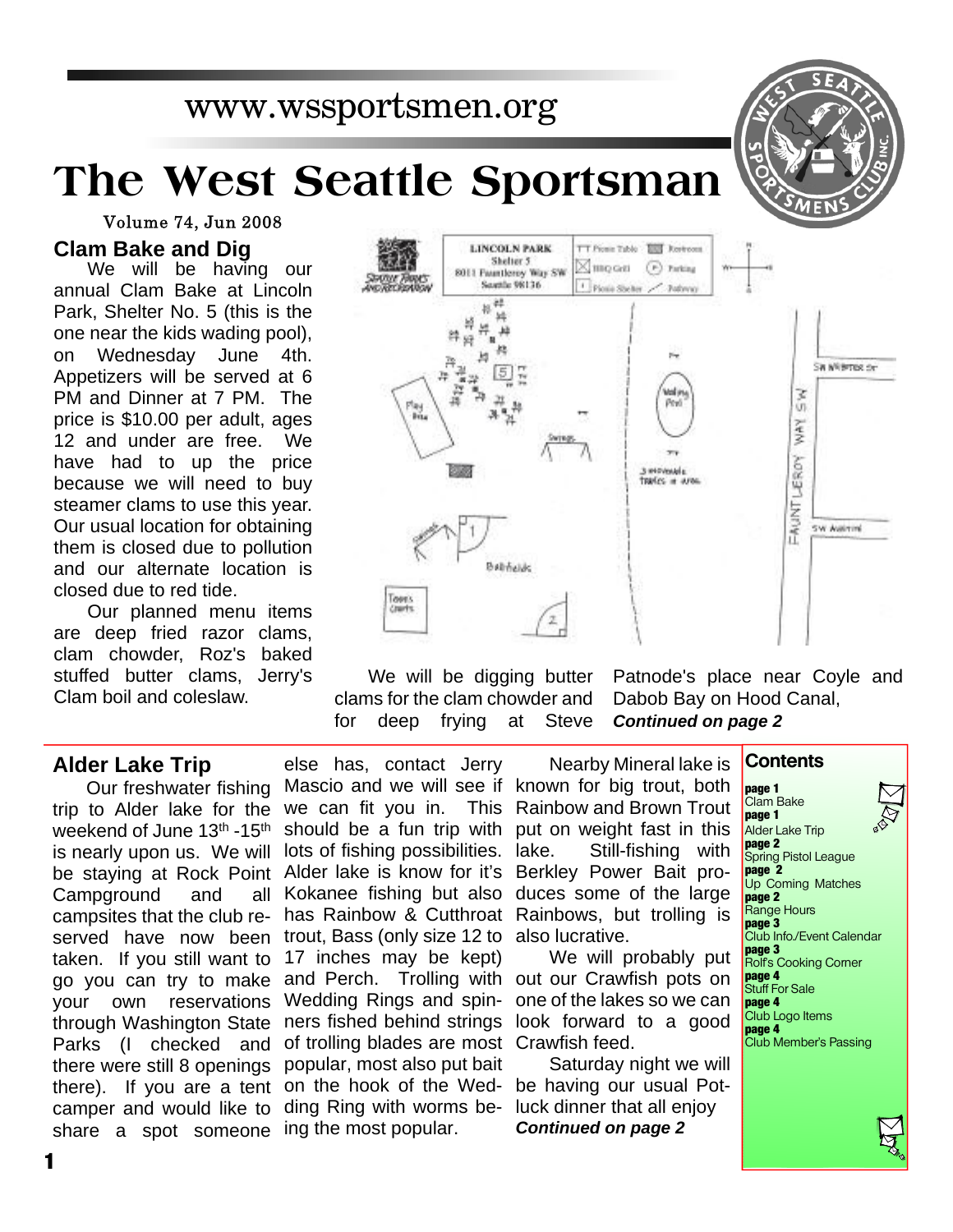#### *Alder Lake Trip from page 1*

and I'm sure we will have a group campfire both Friday and Saturday night.



Alder Lake is located about 30 miles south of Tacoma (as the crow flies) on Highway 7. †

#### C*lam Bake and Dig from page 1*

Sunday June 1<sup>st</sup>. We will meet there at 8:00 AM at the boat ramp (for directions please call Steve Patnode 206-937-5233 or Jerry Mascio 206-937-3614). To get to the clamming area you will need to take a short boat ride and we will have a couple of boats to

### shuttle you out. It is best to bring a cell phone and call Jerry (206- 719-3528) or Greg at (206-818- 4469) if no one is at the boat ramp when you arrive so somebody can come and get you. Bring waders or old clothes that you don't mind getting wet and dirty, life jackets for any kids you may bring and something to dig clams with.

After clamming we usually have a weenie roast on the beach, so you may want to bring some for your party. †



# **Spring Pistol League**

May 20<sup>th</sup> marked the last night of Spring Pistol League. This 6 week league is sponsored by the Rainier Valley Gun Club and shot at our range. We had 22 shooters this year split into 4 teams. These are the results of this years League: 1<sup>st</sup> place went to Team A consisting of Rob Cozens, Doug Crawford, Don Henry, John Zigalla and Bob Myers; 2<sup>nd</sup> place went to Team B consisting of Duane Hatch, Chuck Rushmer, Ronni Oberloh, Tony Olszewski and Fred Burr; The Match winner and High Master was

Rob Cozens, 2nd Master was Duane Hatch and 3rd Master was Ross Johnson; 1st Expert was Richard George, 2nd Expert was Chuck Rushmer and 3rd Expert was Kurt Oberloh; 1<sup>st</sup> Sharpshooter was Doug Crawford, 2<sup>nd</sup> Sharpshooter was Ronni Oberloh and 3rd Sharpshooter was Tony Olszewski; 1st **Marksman was John** Zigalla, 2<sup>nd</sup> Marksman was Stan Mar and 3rd Marksman was Darrell Storvick; High Senior was Steve Pack; Most Improved Shooter was Darrell Storvick. Congratulations to all! †

# **Up coming Small bore & Air Matches**

| June 1    | Tacoma   | Schützenfest / NRA 3-P Championship       |
|-----------|----------|-------------------------------------------|
| Jun 7-8   | Tacoma   | Koehler Memorial prone                    |
| Jun 28-29 | Puyallup | NRA 3-Position Regional                   |
| Aug 22-24 | Tacoma   | State Smallbore International Camp        |
| Sep 6     | Puyallup | State 4-H Championship                    |
| Sep 6-7   | Tacoma   | State Conventional Prone Championship     |
| Sep 27-28 | Tacoma   | Schützenfest / Outdoor Int'l Championship |
| Oct 4-5   | Olympia  | NRA Coach School (Rifle)                  |

**Range Hours and Activity**

Monday - Small Bore - 6 PM Tuesday - Summer Air Pistol League Wednesday - Juniors - Call Fred Burr at 206-935-4883 for information. Cost: Adult members \$2.00, nonmembers \$4.00, Juniors \$1.00.

**2** www.wssportsmen.org The West Seattle Sportsman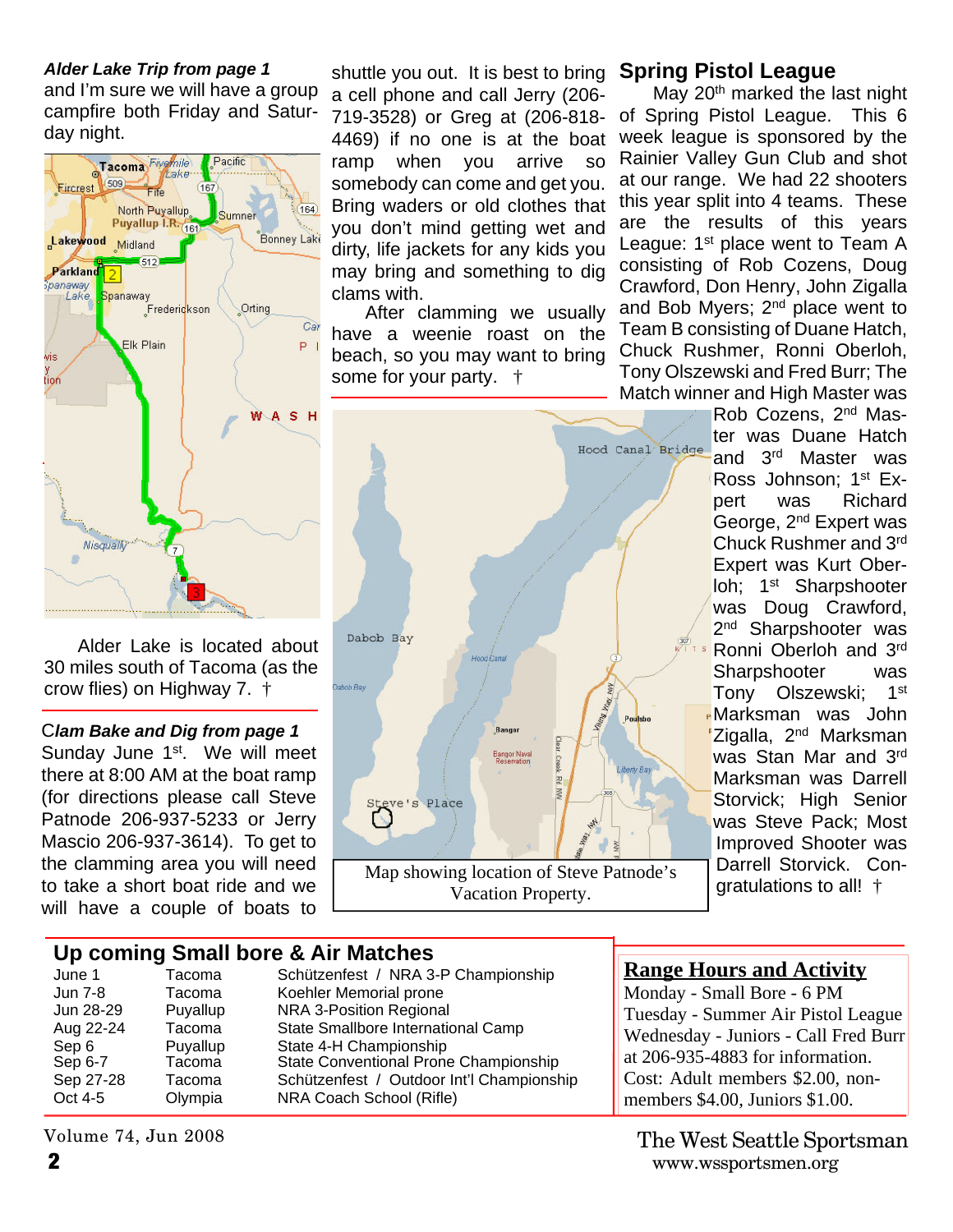# **The West Seattle Sportsman's Club Sponsors of the Roger Dahl Rifle Training Range**

| President – Greg Boyd      | 2 |
|----------------------------|---|
| Vice Pres. – Roz Mascio    | 2 |
| Secretary - Tony Olszewski | 4 |
| Treasurer – Fred Burr      | 2 |
| Rec. Sec. – Richard George |   |

Pred Burr (1965-9629 Steve Loo 106-965-9629 Steve Loo Fred Burr<br>196-937-3614 Jerry Mascio 206-937-3614 Ernie Frev 206-937-3614 Jerry Mascio 206-937-3614 Ernie Frey<br>125-226-5643 Cam Robison 206-431-8337 Frank Novito 125-226-5643 Cam Robison 206-431-8337  $206 - 935 - 4883$ 

**OFFICERS TRUSTEES LIFE TIME MEMBERS**



Contact us at: info@wssportsmen.org

Rolf's Cooking Corner**Events Calendar** Jun 1st - Clam Dig Canceled **Grilled Backyard Beer Burgers** Jun 4th - Clam Bake Make burgers with a flavor bonus! Beer, garlic and Jun 13<sup>th</sup>-15<sup>th</sup> - Freshwater onion are the extras. fishing trip to Makes:6 servings 1 1/2 lb lean (at least 80%) ground beef Alder Lake 1 small onion, finely chopped (1/4 cup) Jun 18th - Board Meeting 1/4 cup regular or nonalcoholic beer meat thermometer inserted in center Jul 2nd - Shoot and Toot 1 tablespoon Worcestershire sauce of patties reads 160ºF. Add buns, cut Jul 23rd - Board Meeting 1 teaspoon salt sides down, for last 4 minutes of grill-1/4 teaspoon pepper Aug 6th - Salmon Bake ing or until toasted. 2 cloves garlic, finely chopped 3. Top burgers with ketchup and pickle 6 rye or whole wheat hamburger buns, split planks; serve on buns. If you have any ideas for pro- Ketchup, if desired Avoid pressing down on a hamburger grams to have at the club meet- Pickle planks, if desired patty while it's cooking--you'll squeeze ings or any good outing ideas 1. Heat gas or charcoal grill. In medium bowl, mix all out much of the flavorful juices! let one of the Officers or Trustingredients except buns, ketchup and pickles. Variation: ees know. You may contact us Shape mixture into 6 patties, about 3/4 inch thick. at: info@wssportsmen.org For Burgundy Burgers, substitute 1/4 2. Place patties on grill rack over medium heat. cup Burgundy wine for the beer! Cover grill; cook 10 to 15 minutes, turning once, until **New MEMBERSHIP APPLICATION** Renewal **WEST SEATTLE SPORTSMAN'S CLUB** Date I, Washington, being interested in the propagation and conservation of game birds, game animals, and fish in the State of Washington, do hereby apply for membership in the WEST SEATTLE SPORTSMAN'S CLUB and tender here with the sum of \$ in payment of one year's dues. "I solemnly swear that I will abide by the Constitution and By-Laws of the West Seattle Sportsman's Club and help in its up-building and I will not willfully disobey the Game Laws wherever I fish or hunt. I will always be a true sportsman both in the field and to my brother members at all times. If you would like to  $Signal$ receive the Club Street Address\_\_\_\_\_\_\_\_\_\_\_\_\_\_\_\_\_\_\_\_\_\_\_\_\_\_\_\_\_\_\_ newsletter by email check here. City\_\_\_\_\_\_\_\_\_\_\_\_\_\_\_\_\_\_\_\_\_\_\_, Zip\_\_\_\_\_\_\_\_\_\_\_\_\_ Phone\_\_\_\_\_\_\_\_\_\_\_\_\_\_\_\_\_\_, Email\_\_\_\_\_\_\_\_\_\_\_\_\_\_\_\_\_\_\_\_\_\_\_\_\_\_ Recommended by\_\_\_\_\_\_\_\_\_\_\_\_\_\_\_\_\_\_\_\_\_\_\_\_\_\_\_\_\_\_\_\_\_\_\_\_\_\_\_\_ (New Only) Volume 74, Jun 2008

www.wssportsmen.org **3** The West Seattle Sportsman